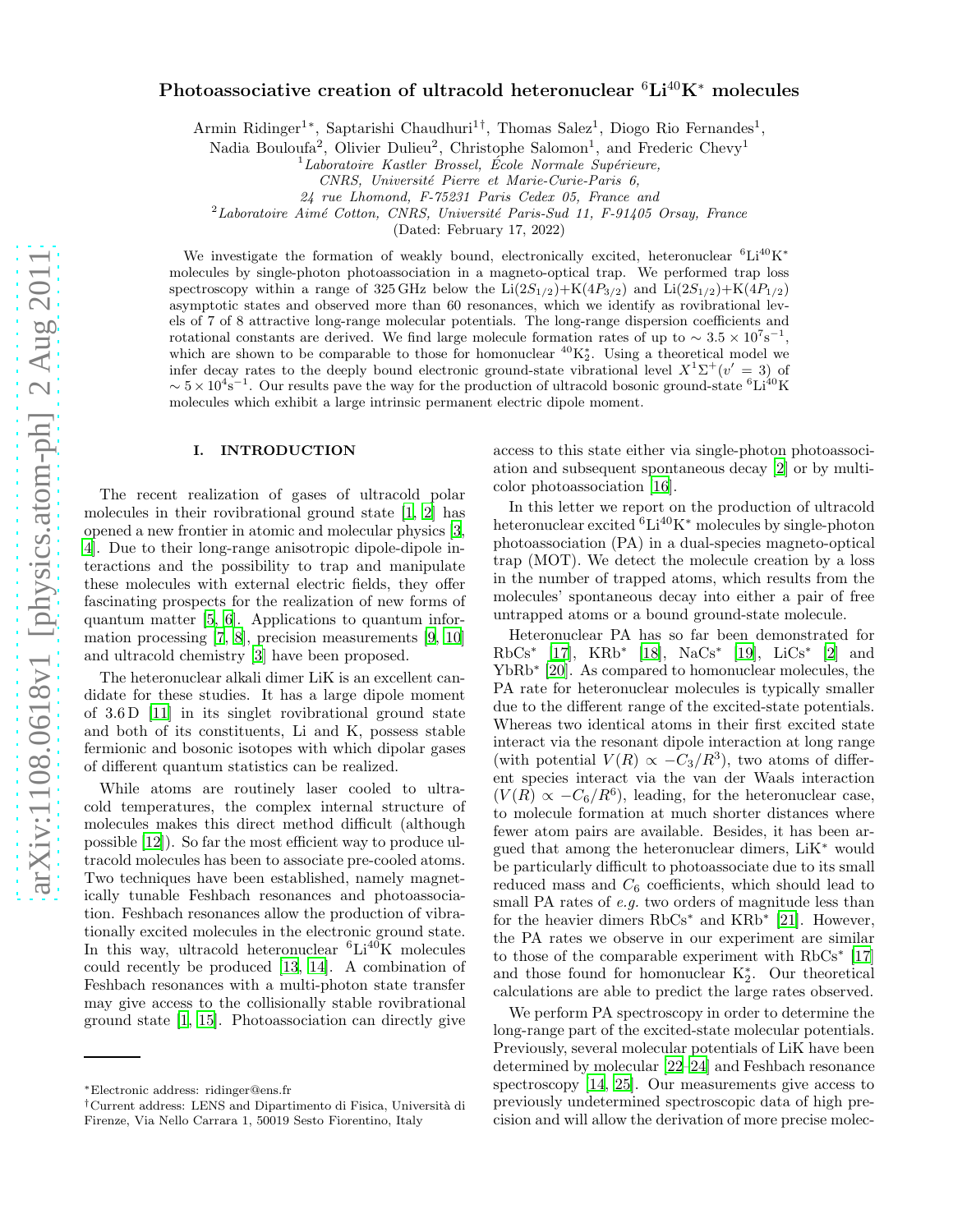ular potential curves facilitating the search for efficient pathways to produce LiK molecules in the rovibrational ground state.

Figure [1\(](#page-1-0)a) shows the molecular potentials dissociating to the three lowest electronic asymptotes  $2S+4S$ ,  $2S+4P$  and  $2P+4S$  of the LiK molecule. They have been calculated as described in ref. [\[11\]](#page-5-10) and connected to the asymptotic form given in ref. [\[26\]](#page-5-24) at large distances  $(R > 40 a_0)$ . Note that as usual in alkali dimers, a strong spin-orbit coupling is expected between the  $1<sup>3</sup>\Pi$ and the  $2^{\bar{1}}\Sigma^{+}$  states due to the crossing of their potential curves around 7.5  $a_0$ . Relevant for our experiment are the eight Hund's case c potential curves dissociating to the  $2S_{1/2}+4P_{1/2,3/2}$  asymptotes. Figure [1\(](#page-1-0)b) displays their long-range part, which is obtained by diagonalizing the atomic spin-orbit operator in the subspace restricted to the Hund's case  $a$  states correlated to  $2S+4P$ , for each of the symmetries  $\Omega^{\sigma} = 0^{+}, 0^{-}, 1, 2$  (where  $\Omega$  denotes the quantum number of the projection of the total electronic angular momentum on the molecular axis and  $\sigma$ the parity of the electronic wave function through a symmetry with respect to a plane containing the molecular axis). These potentials are all attractive at long range, whereas the curves which dissociate to the asymptotes  $2P_{1/2,3/2}+4S_{1/2}$  are all repulsive [\[21](#page-5-20)]. For the relevant asymptotes the dispersion coefficients  $C_6$  assume only three different values due to the small atomic fine structure of the Li atom [\[27\]](#page-5-25). They have been calculated theoretically [\[26,](#page-5-24) [27](#page-5-25)] and they are determined experimentally in this work.

## II. EXPERIMENTAL SETUP

The <sup>6</sup>Li<sup>40</sup>K<sup>∗</sup> molecules are created by a PA beam which is superimposed with the atoms trapped in the dual-species MOT. The MOT is continuously loaded from a Zeeman slower for  ${}^{6}$ Li and a 2D-MOT for  ${}^{40}$ K, as described in ref. [\[29\]](#page-5-26). We record PA spectra by scanning the PA beam in frequency, simultaneously recording the steady-state atom number of each species via the emitted trap fluorescence. The signature of  ${}^{6}Li^{40}K^{*}$  formation is a decrease of both the <sup>6</sup>Li and the <sup>40</sup>K fluorescence. The PA laser is scanned red detuned with respect to one of the atomic transitions of  $^{40}$ K (see fig. [1\(](#page-1-0)b)) and has no effect on a single-species  ${}^{6}$ Li-MOT. The  ${}^{6}$ Li fluorescence signal thus represents a pure heteronuclear PA spectrum, whereas the <sup>40</sup>K fluorescence signal represents the sum of a heteronuclear (<sup>6</sup>Li<sup>40</sup>K<sup>\*</sup>) and homonuclear (<sup>40</sup>K<sup>\*</sup><sub>2</sub>) PA spectrum. The frequency of the PA laser is recorded by a wavelength meter (High Finesse, ref. WS-6) with an absolute accuracy of ±250MHz. Additionally, a Fabry-Perot interferometer is used to verify the laser's single-mode operation.

The PA light is derived from a homemade diode lasertapered amplifier system. It has a wavelength of 767 nm and a power of 660 mW at the output of a singlemode polarization-maintaining fiber. It is collimated and passes four times through the center of the MOT with a



-5.00

12.96

12.98

**Energy** 

 $\frac{\mathsf{S}}{\mathsf{X}}$ 3<br>cm<sup>-1</sup>]

13.00

13.02

<sup>1</sup>

13.04

0.00

5.00

Energy [x10

 $\epsilon^{\rm em}$ 

10.00

15.00

 $\tilde{ }$ 

<span id="page-1-0"></span>FIG. 1: (a) Molecular potentials of the LiK molecule for short interatomic separations R  $(a_0 = 0.0529177 \text{ nm})$ . The upward arrow represents the energy delivered by the PA laser and the downward the spontaneous decay to electronic groundstate molecules. The vibrational state  $X^1\Sigma^+(v'=3)$  shown in the figure has a favorable overlap with the addressed excited states due to spatially coincident classical inner turning points. (b) Detailed view of the excited-state potentials, labeled by their Hund's case c quantum numbers  $\Omega^{\sigma}$  and an additional classification ("up/down") for unambiguous distinction. At short range, each of these potentials approaches one of those shown in fig. (a) as illustrated in ref. [\[28](#page-5-27)].

30 40 50 60

. . . . . . . .  $\tilde{\phantom{a}}$ 

1,0- ,0<sup>+</sup> ("lower triad")

down,0- ,0<sup>+</sup> ("upper triad")

(b)

--1/2 1/2

<sup>h</sup> PA

total peak intensity of  $\sim 100 \,\mathrm{W/cm^2}$ . The beam diameter of  $2.2 \,\mathrm{mm}$   $(1/\mathrm{e}^2)$  was chosen to match the size of the  ${}^{6}$ Li-MOT. Using the feed-forward technique [\[30\]](#page-5-28), the laser's mode hop free continuous tuning range extends over  $\sim 35$  GHz.

For optimum experimental conditions, the PA-induced trap loss needs to be maximized and all other intrinsic losses that compete with it minimized [\[28\]](#page-5-27). Besides, the frequency of the PA beam needs to be scanned slowly enough ( $\sim 15 \text{ MHz/s}$ ) to allow the trap loss to reach a quasi-steady state. To achieve these conditions the <sup>6</sup>Li-MOT is reduced to a small atom number and volume (by lowering the loading rate) and placed at the center of the larger  $^{40}$ K-MOT. Further, light-induced cold collisions are reduced by using small intensities for the MOT cooling and repumping light  $(I_{\text{cool}}^{\text{Li}} \sim 1.5 I_{\text{sat}}^{\text{Li}})$  $I_{\rm rep}^{\rm Li} \sim 0.5 I_{\rm sat}^{\rm Li}, I_{\rm cool}^{\rm K} \sim 10 I_{\rm sat}^{\rm K}, I_{\rm rep}^{\rm K} \sim 3 I_{\rm sat}^{\rm K}$  per beam, respectively). The detunings are  $\Delta \nu_{\rm cool}^{\rm Li} = \Delta \nu_{\rm rep}^{\rm Li} \sim -3\Gamma$ ,  $\Delta \nu_{\rm cool}^{\rm K} = \Delta \nu_{\rm rep}^{\rm K} \sim -4\Gamma$  and the axial magnetic field gradi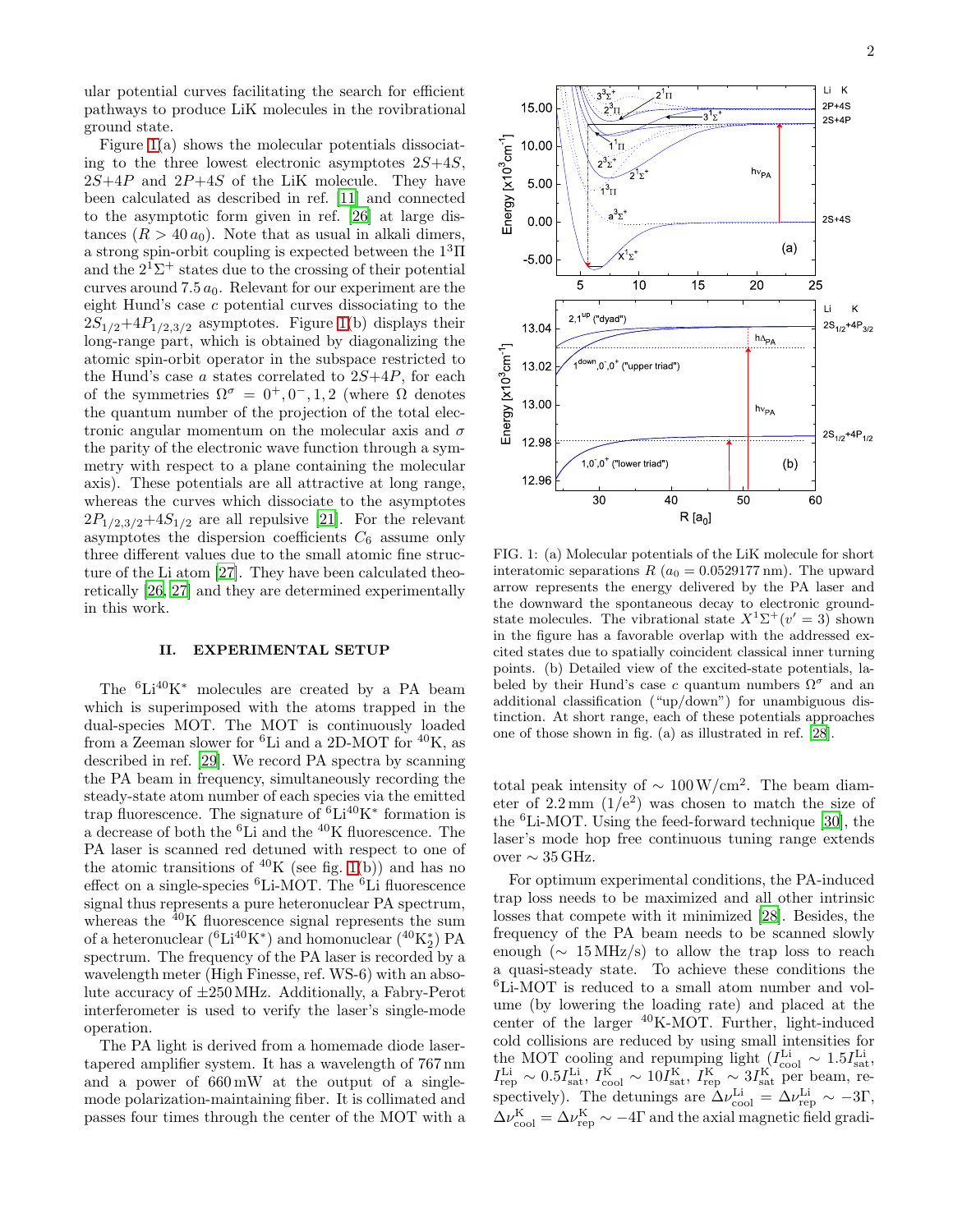ent is 20 G/cm. These parameters result in $N_{\rm Li} \sim 5 \times 10^8$ and  $N_K \sim 2.5 \times 10^9$  trapped atoms with central atomic densities of  $n_{\text{Li}} \sim 7 \times 10^{10} \text{ cm}^{-3}$  and  $n_{\text{K}} \sim 5 \times 10^{10} \text{ cm}^{-3}$ and temperatures of  $T_{\text{Li}} \sim 1.2 \text{ mK}$  and  $T_{\text{K}} \sim 300 \,\mu\text{K}$ , respectively. At these temperatures only heteronuclear collisions of s- and p-wave character (*i.e.*,  $\ell = 0, 1$ , where  $\ell$  is the rotational angular momentum of the atom pair) reach sufficiently short internuclear distances to allow for PA (the height of the d-wave rotational barrier being 13.4 mK). If  $J$  is the total angular momentum quantum number of the atom pair (including electronic angular momentum and rotation), molecule formation is thus restricted to the rotational levels  $J = 0, 1, 2$  for electronic states with  $\Omega = 0$ ,  $J = 1, 2, 3$  for  $\Omega = 1$  and  $J = 2, 3$  for  $\Omega = 2.$ 

# III. RESULTS

Figure [2](#page-3-0) (a-d) shows a compilation of our recorded spectroscopic data. Figures 2 (a) and (b) depict the heteronuclear PA spectra near the dissociation limits  $2S_{1/2}+4P_{3/2}$  and  $2S_{1/2}+4P_{1/2}$  for PA detunings  $\Delta_{\text{PA}}$  between 0 and −325 GHz and between 0 and −60 GHz, respectively. The graphs represent, respectively, an average of ∼ 6 and ∼ 20 recorded spectra for noise reduction and have been recorded in pieces and stitched together. The spectra contain 68 resonances whose contrasts decrease and whose mutual separations increase with increasing detuning. The maximum contrast amounts to  $\sim 35\%$ and is obtained for a detuning of  $\Delta_{\text{PA}} = -14.4 \text{ GHz}$  (see Fig. [2](#page-3-0) (d)). The observed resonance widths (FWHM) vary between 80 and 300 MHz, primarily due to unresolved molecular hyperfine structure.

We have also recorded the heteronuclear+homonuclear PA spectra appearing on the K fluorescence signal, which contain all the resonances of fig. [2](#page-3-0) (a,b) as well. A comparison between the two spectra is shown for a small part in fig. [2](#page-3-0) (c). This figure shows comparable contrasts for the heteronuclear  ${}^{6}Li^{40}K^{*}$  and homonuclear  ${}^{40}K_{2}^{*}$  PA signals. We identify the observed  ${}^{40}\text{K}_2^*$  resonances as excitations to  $0^+_u$  states [\[31\]](#page-5-29).

In the heteronuclear spectra of fig.  $2(a,b)$  we identify seven vibrational series (labeled with numbers), corresponding to seven of the eight molecular potentials dissociating to the  $2S_{1/2}+4P_{1/2,3/2}$  asymptotes (see fig. [1](#page-1-0) (b)). Each series contains up to five resonances, which appear in doublets or triplets due to resolved rotational structure. This structure is shown more clearly in fig. [2](#page-3-0) (c) for a particular vibrational state. Some of the observed rovibrational resonances have a further substructure resulting from hyperfine interactions, which is shown for a particular resonance in fig. [2](#page-3-0) (d).

In fig.  $2(a,b)$  and table [I](#page-4-0) we present an assignment of the observed resonances, which was obtained by the combination of different assignment rules: the first is the rotational progression law  $E_{\text{rot}} = B_v[J(J+1) - \Omega^2]$ , with  $J = \Omega, \Omega + 1, \dots$  for Hund's case c molecules [\[28](#page-5-27)] combined with our theoretical calculations of the rotational constants  $B_v$ . It allowed us to identify rotational progressions and to assign some  $J$  and  $\Omega$  based on the rotational spacing. The identification of the  $\Omega = 2$  vibrational series (series 1 in fig. [2](#page-3-0) (a)) is particularly easy, because only two rotational lines per vibrational level are expected, as opposed to three for all other series. The second is the semi-classical LeRoy-Bernstein (LRB) law [\[32](#page-5-30), [33](#page-5-31)] (see Eq. [\(1\)](#page-2-0)) combined with the available calculated  $C_6$  coefficients [\[26,](#page-5-24) [27\]](#page-5-25). It allowed us to identify vibrational progressions and to assign some v and  $\Omega$  based on the vibrational spacing. The third is the hyperfine structure law  $E_{\text{hfs}} \propto \Omega/[J(J+1)]$  for  $\Omega = 1$  and  $E_{\text{hfs}} \approx 0$  for  $\Omega = 0$  [\[34,](#page-5-32) [35](#page-5-33)]. It predicts small widths for resonances with  $\Omega = 0$  and particularly large widths for those with  $\Omega = 1, J = 1$  making their identification possible. The fourth is the expected similar contrast pattern of the rotational lines of the same vibrational series, which helped us to identify vibrational progressions.

An application of the assignment rules allowed us to identify the observed vibrational series and to assign their quantum numbers except the parity  $\sigma$  of the  $\Omega = 0$  electronic states.  $\sigma$  can be determined from an analysis of the relative strength of the rotational lines: due to the selection rules, the parity of the total wave function of the system, *i.e.* the product of  $\sigma$  and  $(-)^\ell$  for the rotational part, changes sign during the transition. Further,  $\sigma$  is conserved, namely only  $X^1\Sigma^+(0^+) \to 0^+$  and  $a^3\Sigma^+(0^-) \to$ 0 <sup>−</sup> are allowed for parallel transitions. In our experiment, s-wave collisions dominate, such that the total parity is + (−) for the former (the latter) initial state. The parallel transition  $X^1\Sigma^+(0^+, \ell = 0) \to (0^+, \ell = 1)$  is thus allowed enhancing then the  $J = 1$  line, while the parallel transition  $a^3\Sigma^+(0^-,\ell=0) \rightarrow (0^-,\ell=1)$  is forbidden. Under the same approximation, the perpendicular transition  $a^3\Sigma^+(1,\ell=0) \rightarrow (0^-,\ell=0)$  is allowed and enhances the  $J = 0$  line in the spectrum. Therefore we assign the  $\Omega = 0$  series with pronounced (reduced)  $J = 1$ line to the excited  $0^+(0^-)$  states.

## IV. DISCUSSION

Having assigned all observed resonances, the parameters of the different molecular potentials can be derived. We infer the  $C_6$  coefficients from the measured vibrational binding energies  $D - E_v = -(h\Delta_{\text{PA}} - E_{\text{rot}})$  (D denoting the dissociation energy and  $E_v$  the energy of the vibrational level v), using the LRB formula  $[32, 33]$  $[32, 33]$  $[32, 33]$ 

<span id="page-2-0"></span>
$$
D - E_v = A_6 (v_D - v)^3,
$$
 (1)

with  $A_6 = 64\pi^3\hbar^3C_6/[B(2/3, 1/2)\sqrt{2\mu C_6}]^3$ , where B denotes the Beta-function  $(B(2/3, 1/2) \approx 2.587)$ ,  $\mu$  is the reduced mass, and  $v_D$  the vibrational quantum number at dissociation (a constant between 0 and 1 so that the most weakly bound state has  $v = 1$ ). Figure [3](#page-3-1) shows the plots of the  $1/3$ -rd power of the binding energies as a function of the vibrational quantum number for the five vibrational series dissociating to the  $2S_{1/2}+4P_{3/2}$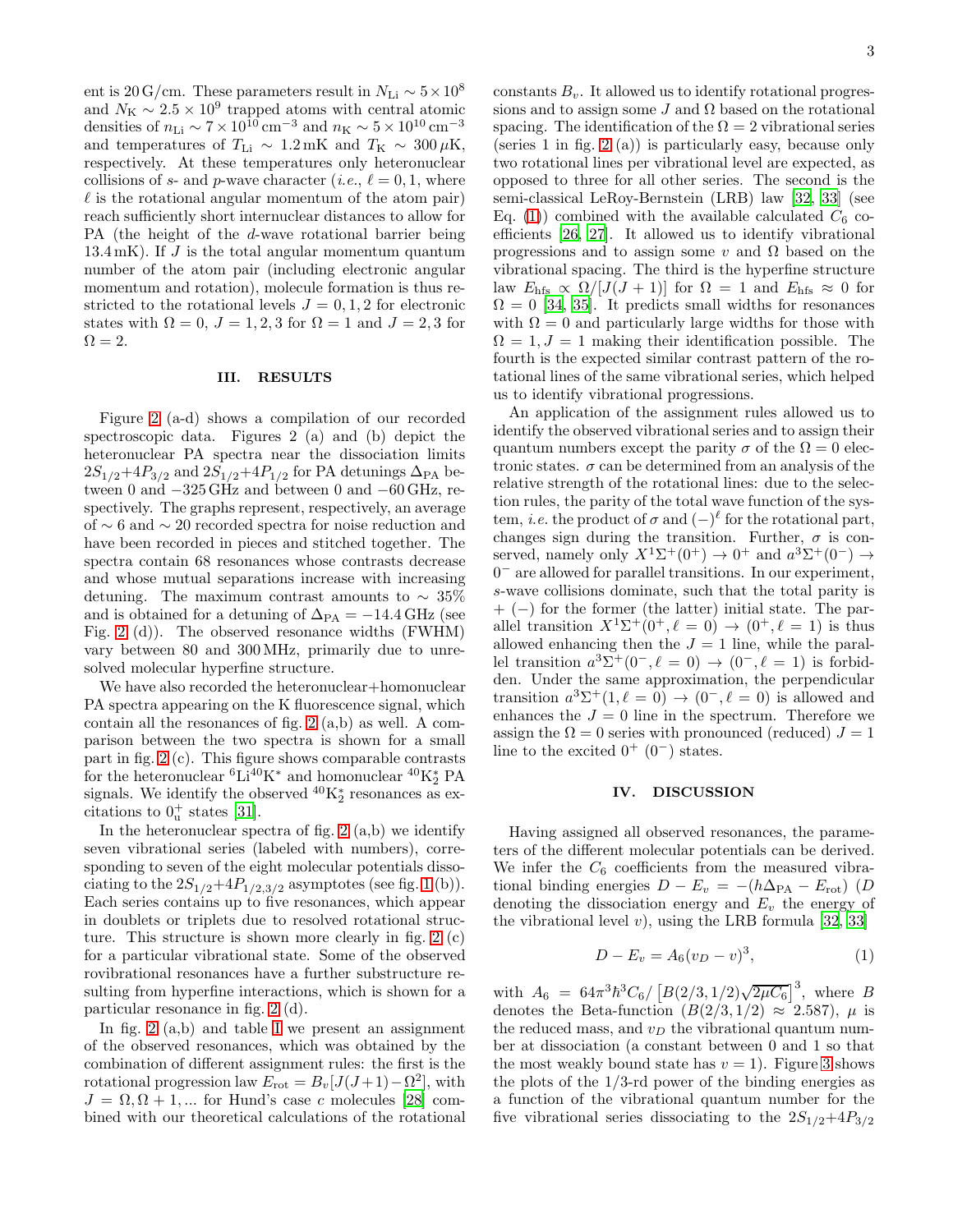

<span id="page-3-0"></span>FIG. 2: Heteronuclear PA trap loss spectra of  ${}^{6}Li^{40}K^{*}$  below the asymptotes  $2S_{1/2}+4P_{3/2}$  (a) and  $2S_{1/2}+4P_{1/2}$  (b). The spectra contain seven vibrational series (labeled  $N = 1, ..., 7$ ) with resolved rotational structure, whose assignment is given in table [I.](#page-4-0) (c) Zoom on the heteronuclear (upper trace, left axis) and heteronuclear+homonuclear (lower trace, right axis) PA spectrum below the  $2S_{1/2}+4P_{3/2}$  asymptote showing the rotational structure of the  $\Omega = 1^{up}$ ,  $v = 3$  vibrational state of  ${}^{6}Li^{40}K^{*}$  (v denoting the vibrational quantum number counted from dissociation) and three vibrational  $0_{u}^{+}$  levels of  ${}^{40}K_{2}^{*}$ , which show a resolved hyperfine (\* and ∘) but no rotational structure. (d) Zoom on the  $\Omega = 1^{\text{up}}$ ,  $v = 2$ ,  $J = 1$  resonance of  ${}^{6}Li^{40}K^{*}$ , showing a nearly resolved hyperfine structure. The PA detuning  $\Delta_{\text{PA}}$  is specified relative to the  ${}^{40}K$  atomic transitions  $4S_{1/2}(F=9/2) \rightarrow 4P_{3/2}(F'=11/2)$  (a,c,d) and  $4S_{1/2}(F=9/2) \rightarrow 4P_{1/2}(F'=9/2)$  (b).

asymptote. The plots are predicted to follow straight lines whose slopes yield:  $C_6 = 9170 \pm 940$  a.u. and  $C_6 = 9240 \pm 960$  a.u. for the dyad potentials  $\Omega = 2, 1^{\text{up}}$ ,  $C_6$  = 25220 ± 600 a.u.,  $C_6$  = 25454 ± 720 a.u. and  $C_6 = 24310 \pm 1710$  a.u. for the upper triad potentials  $\Omega = 1^{\text{down}}, 0^+, 0^-$  and  $C_6 = 12860 \pm 660$  a.u. for the lower triad potential  $\Omega = 0^+$  (not shown in fig. [3\)](#page-3-1), respectively, where the uncertainties represent statistical uncertainties for the fits. These values are in good agreement with the respective theoretical values  $C_6 = 9800$  a.u.,  $C_6 =$ 25500 a.u. and  $C_6 = 13830$  a.u. predicted by Bussery et al. [\[26\]](#page-5-24). The agreement with the values  $C_6 = 9520 \,\mathrm{a.u.}$ ,  $C_6 = 22000$  a.u. and  $C_6 = 15420$  a.u. predicted by Movre et al. [\[27\]](#page-5-25) is not as good. The two predictions differ in their treatment of the interaction between the two asymptotes  $2S+4P$  and  $2P+4S$ , which is taken into account in ref. [\[26](#page-5-24)] only, hinting its significance.

The uncertainty of the derived  $C_6$  coefficients results from the following effects. First, the heteronuc lear nature of LiK and its small  $C_6$  coefficients lead to molecule formation at small internuclear separations (of  $R_{\text{eff}} =$  $\hbar/\sqrt{2\mu B_v} \sim 18 a_0$  at  $\Delta_{\text{PA}} = -300 \text{ GHz}$  at which the exchange interaction and higher-order terms in the longrange multipole expansion of the molecular potential become important, which are neglected by the LRB law. Second, the small reduced mass of LiK leads to a low density of vibrational states and thus to a small number of states with long-range character available for fitting.

The measured rotational splittings allow us to infer the rotational constants and to confirm the assignments above. They are shown in fig. [4](#page-4-1) for the five vibrational



<span id="page-3-1"></span>FIG. 3: Plot of the 1/3-rd power of the measured binding energies  $D - E_v = -(h\Delta_{\text{PA}} - E_{\text{rot}})$  (symbols) as a function of the vibrational quantum number counted from the dissociation limit for the five vibrational series dissociating to the  $2S_{1/2}+4P_{3/2}$  asymptote. The slopes of the linear fits (solid lines) yield the dispersion coefficients  $C_6$  according to eq. [\(1\)](#page-2-0). The nearly identical slopes of the triad and dyad potentials demonstrate the equality of the respective  $C_6$  coefficients.

series below the  $2S_{1/2}+4P_{3/2}$  asymptote, together with their theoretical predictions, which we have derived from the potential curves of fig. [1.](#page-1-0) The agreement between the measured and predicted values is reasonable. The error bars account for the imprecision of the wavelength determination and of the resonance positions due to the unresolved hyperfine structure. Deviations from the theoretical predictions are likely to be due to the multichannel character of the vibrational levels.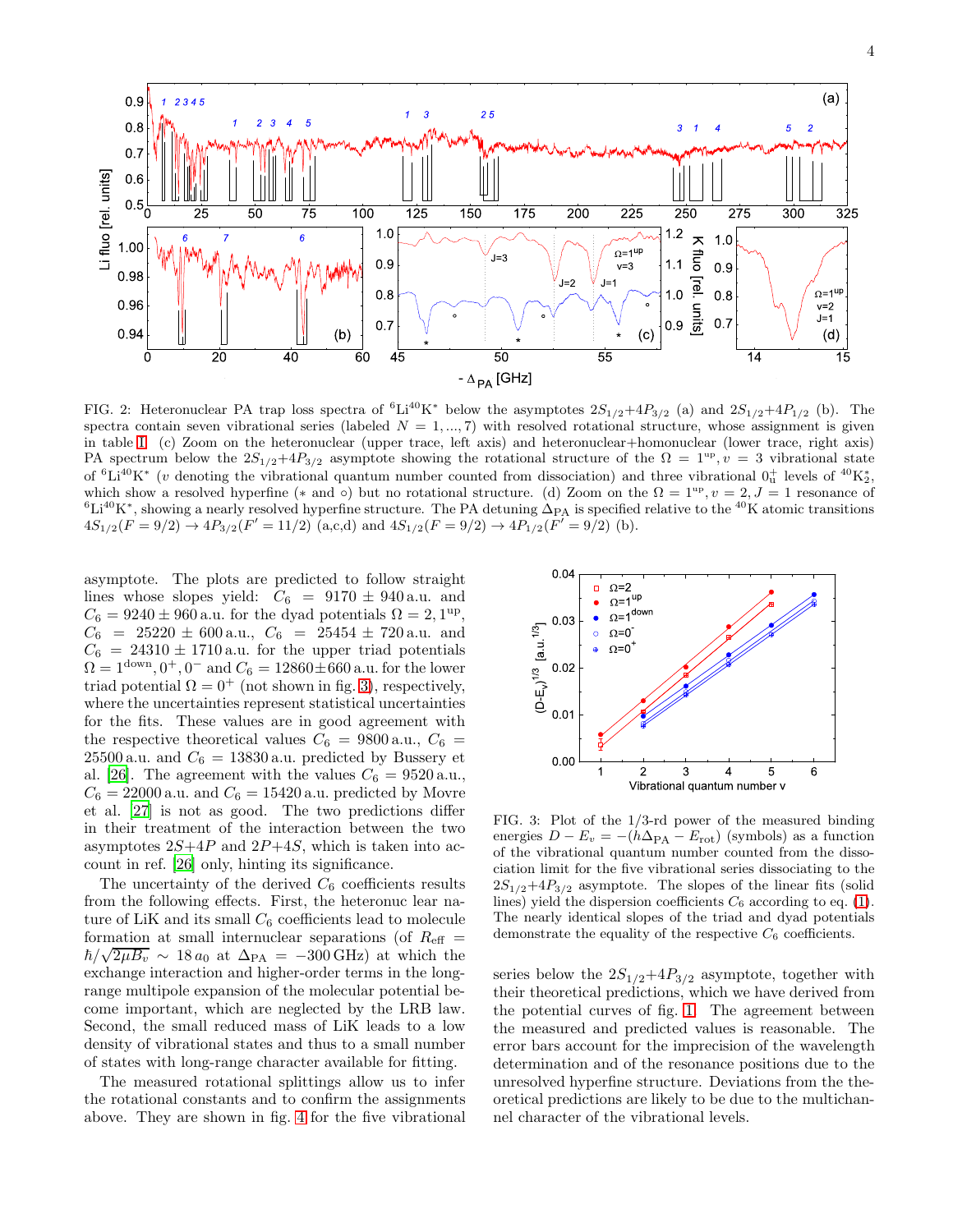| Ν            | Ω               | $\upsilon$     |                  | $J - \Delta_{\text{PA}}$ | Contr.     | $\overline{N}$ | $\Omega$          |                |                  | $v \, J \, -\Delta_{\rm PA}$ | Contr.    |
|--------------|-----------------|----------------|------------------|--------------------------|------------|----------------|-------------------|----------------|------------------|------------------------------|-----------|
|              |                 |                |                  | [GHz]                    | $[\%]$     |                |                   |                |                  | $[\rm{GHz}]$                 | $[\%]$    |
| $\mathbf{1}$ | $\overline{2}$  | 1              | $\overline{2}$   | 0.37                     | 1.1        | 4              | $0-$              | 2 2            |                  | $3.03\,$                     | 21.4      |
|              |                 | $\overline{2}$ | $\sqrt{3}$       | $6.60\,$                 | 2.3        |                |                   |                | $\mathbf{1}$     | $3.66\,$                     | 22.7      |
|              |                 |                | $\overline{2}$   | 7.88                     | 9.4        |                |                   | 3              | $\overline{2}$   | 20.11                        | 25.0      |
|              |                 | 3              | 3                | 38.00                    | $5.6\,$    |                |                   |                | $\mathbf{1}$     | 21.48                        | 20.4      |
|              |                 |                | $\overline{2}$   | 41.08                    | $10.6\,$   |                |                   |                | $\overline{0}$   | 22.16                        | 17.4      |
|              |                 |                | 4 3              | 118.49                   | $6.3\,$    |                |                   |                | $4\mspace{3mu}2$ | 63.99                        | 14.7      |
|              |                 |                | $\overline{2}$   | 122.67                   | $6.3\,$    |                |                   |                | 1                | 66.06                        | 5.0       |
|              |                 | 5              | 3                | $251.80\,$               | 3.7        |                |                   |                | $\boldsymbol{0}$ | 67.13                        | 7.6       |
|              |                 |                | $\overline{2}$   | 257.81                   | 4.3        |                |                   | 6              | $\overline{2}$   | 262.37                       | $1.9\,$   |
| 2            | $1^{\text{up}}$ | 1              | $\overline{2}$   | 0.37                     | 1.1        |                |                   |                | $\overline{0}$   | 266.75                       | $1.9\,$   |
|              |                 |                | $\,1$            | 1.34                     | 6.1        | 5              | $1^{\text{down}}$ | $\overline{2}$ | $\sqrt{3}$       | 4.12                         | $23.9\,$  |
|              |                 |                | 23               | $11.27\,$                | 2.4        |                |                   |                | $\overline{2}$   | 4.85                         | 14.9      |
|              |                 |                | $\overline{2}$   | 13.01                    | $18.5\,$   |                |                   |                | $\mathbf{1}$     | $5.90\,$                     | $4.6\,$   |
|              |                 |                | $\mathbf 1$      | 14.40                    | $35.0\,$   |                |                   | 3              | $\sqrt{3}$       | 24.52                        | 19.8      |
|              |                 | 3              | 3                | 49.20                    | $6.5\,$    |                |                   |                | $\overline{2}$   | 26.15                        | 9.8       |
|              |                 |                | $\overline{2}$   | 52.47                    | 14.1       |                |                   |                | 1                | 27.72                        | 3.0       |
|              |                 |                | 1                | $54.53\,$                | 14.8       |                |                   |                | 4 3              | 72.26                        | 15.4      |
|              |                 | $\overline{4}$ | $\overline{2}$   | 154.35                   | 5.4        |                |                   |                | $\overline{2}$   | 75.55                        | 10.0      |
|              |                 |                | $\mathbf 1$      | 157.40                   | 4.7        |                |                   |                | $\mathbf 1$      | 77.87                        | 5.0       |
|              |                 | 5              | 3                | 302.50                   | 2.0        |                |                   | 5              | 3                | 156.12                       | 6.1       |
|              |                 |                | $\overline{2}$   | 308.75                   | $3.9\,$    |                |                   |                | $\overline{2}$   | 160.20                       | 1.4       |
|              |                 |                | 1                | 313.26                   | $4.6\,$    |                |                   |                | $\mathbf{1}$     | 162.91                       | $1.9\,$   |
| 3            | $0^+$           | $\overline{2}$ | $\overline{2}$   | 1.34                     | $6.1\,$    |                |                   | $\sqrt{6}$     | $\overline{2}$   | 296.51                       | 1.8       |
|              |                 |                | $\mathbf 1$      | $2.35\,$                 | 11.0       |                |                   |                | $\,1$            | 299.57                       | $1.8\,$   |
|              |                 |                | 0                | $3.03\,$                 | 21.4       | 6              | $0^+$             | $\overline{2}$ | $\sqrt{2}$       | $8.66\,$                     | 3.9       |
|              |                 |                | $3\,2$           | 17.23                    | 6.2        |                |                   |                | 1                | 9.74                         | $5.8\,$   |
|              |                 |                | 1                | 18.51                    | $10.6\,$   |                |                   |                | 0                | 10.37                        | $0.8\,$   |
|              |                 |                | 0                | 19.25                    | 8.4        |                |                   | 3              | $\overline{2}$   | $41.56\,$                    | $1.6\,$   |
|              |                 |                | 4 2              | 56.30                    | $2.0\,$    |                |                   |                | $\mathbf{1}$     | 43.40                        | 5.1       |
|              |                 |                | $\mathbf 1$      | 58.17                    | $6.6\,$    |                |                   |                | $\overline{0}$   | 44.31                        | 2.0       |
|              |                 |                | $\overline{0}$   | 59.21                    | $5.6\,$    | 7              | $\overline{1}$    | $\overline{2}$ | $\overline{2}$   | 20.42                        | $3.6\,$   |
|              |                 | 5              | $\overline{2}$   | 127.76                   | $4.0\,$    |                |                   |                | 1                | 21.93                        | $2.0\,$   |
|              |                 |                | 1                | 129.91                   | 7.8        |                |                   |                |                  |                              |           |
|              |                 |                | $\boldsymbol{0}$ | 131.80                   | 5.0        |                |                   |                |                  |                              |           |
|              |                 |                | 6 2              | 244.13                   | <b>2.0</b> |                |                   |                |                  | Accuracy                     |           |
|              |                 |                | $\mathbf 1$      | 247.07                   | 5.2        |                |                   |                |                  | $\pm 0.25$                   | $\pm 1.0$ |
|              |                 |                | 0                | 249.01                   | 2.2        |                |                   |                |                  |                              |           |

<span id="page-4-0"></span>TABLE I: PA resonances of  ${}^{6}Li^{40}K^{*}$  observed below the  $2S_{1/2}+4P_{1/2,3/2}$  asymptotes and their contrasts. N denotes the number of the vibrational series given in fig. [2](#page-3-0) (a,b).

We have determined the  ${}^{6}Li^{40}K^{*}$  molecule formation rate from the steady-state depletion of the <sup>6</sup>Li atom number induced by PA. For the resonance shown in fig. [2](#page-3-0) (d) we obtain a lower bound of  $\beta_{\rm PA} N_{\rm Li}^{\rm PA} \sim 3.5 \times 10^7 s^{-1}$ and a PA rate coefficient  $\beta_{\text{PA}} = (2.2 \pm 1.1) \times 10^{-12} \text{ cm}^3 \text{/s}.$ This coefficient is larger by about a factor of two than the one found in the experiment with RbCs<sup>∗</sup> [\[17\]](#page-5-16), showing that PA rates for LiK<sup>∗</sup> are much more favorable than previously expected [\[21](#page-5-20)], confirming the trend discussed



<span id="page-4-1"></span>FIG. 4: Measured rotational constants (symbols) for the observed excited molecular states below the  $2S_{1/2}+4P_{3/2}$ asymptote and their theoretical predictions for computed vibrational levels (dots, the lines serve to guide the eye), derived from the potential curves of fig. [1.](#page-1-0)

in ref. [\[36](#page-5-34)]. Using the approach described in ref. [\[37\]](#page-5-35) we estimate the total PA rate coefficient for a computed  $1<sup>up</sup>$ level with  $-21 \text{ GHz}$  detuning to  $1.6 \times 10^{-12} \text{ cm}^3/\text{s}$  [\[31\]](#page-5-29), in agreement with our measured value. The associated  ${}^{6}Li^{40}K^{*}$  molecule formation rate is also found to be comparable to that for  ${}^{40}\text{K}_2^*$ , which is derived from fig. [2](#page-3-0) (c) to be  $\sim 5.3 \times 10^7 \text{ s}^{-1}$ , despite the much longer range of the excited  $^{40}K_2^*$  molecular potential. Using our model, which reproduces the observed rovibrational structure, we infer the rates for decay into bound levels of the  $X<sup>1</sup>\Sigma$ <sup>+</sup> state. The rates are found largest for the decay into the most weakly bound level, but are still significant for the decay into deeply bound levels such as the  $X^1\Sigma^+(v'=3)$  level (v' counted from the potential bottom) for which it is  $5 \times 10^4 \text{ s}^{-1}$  (see fig. [1\)](#page-1-0). Since the  ${}^{6}Li^{40}K^{*}$  molecule formation rate saturates in our experiment at moderate PA intensities of  $\sim 80 \,\mathrm{W/cm^2}$ , efficient coherent multi-photon population transfers to the molecular rovibrational ground state can be expected.

## V. CONCLUSION

In summary, we have investigated single-photon photoassociation of excited heteronuclear <sup>6</sup>Li<sup>40</sup>K<sup>∗</sup> molecules. We have recorded photoassociation spectra and assigned all observed resonances. We have derived the longrange dispersion coefficients and rotational constants, which agree with the theoretical predictions of ref. [\[26](#page-5-24)] and our calculations, respectively. In particular, we have observed large formation rates for the heteronuclear  ${}^{6}Li^{40}K^{*}$  molecules which are comparable to those found for homonuclear  ${}^{40}\text{K}_2^*$ . These rates promise efficient creation of rovibrational ground-state molecules and show that photoassociation is an attractive alternative to Feshbach resonances, since those have a very small width for  ${}^{6}Li^{40}K$  and are thus difficult to control [\[14\]](#page-5-13).

For future research it will be interesting to combine ours and previously recorded data on LiK and to refine